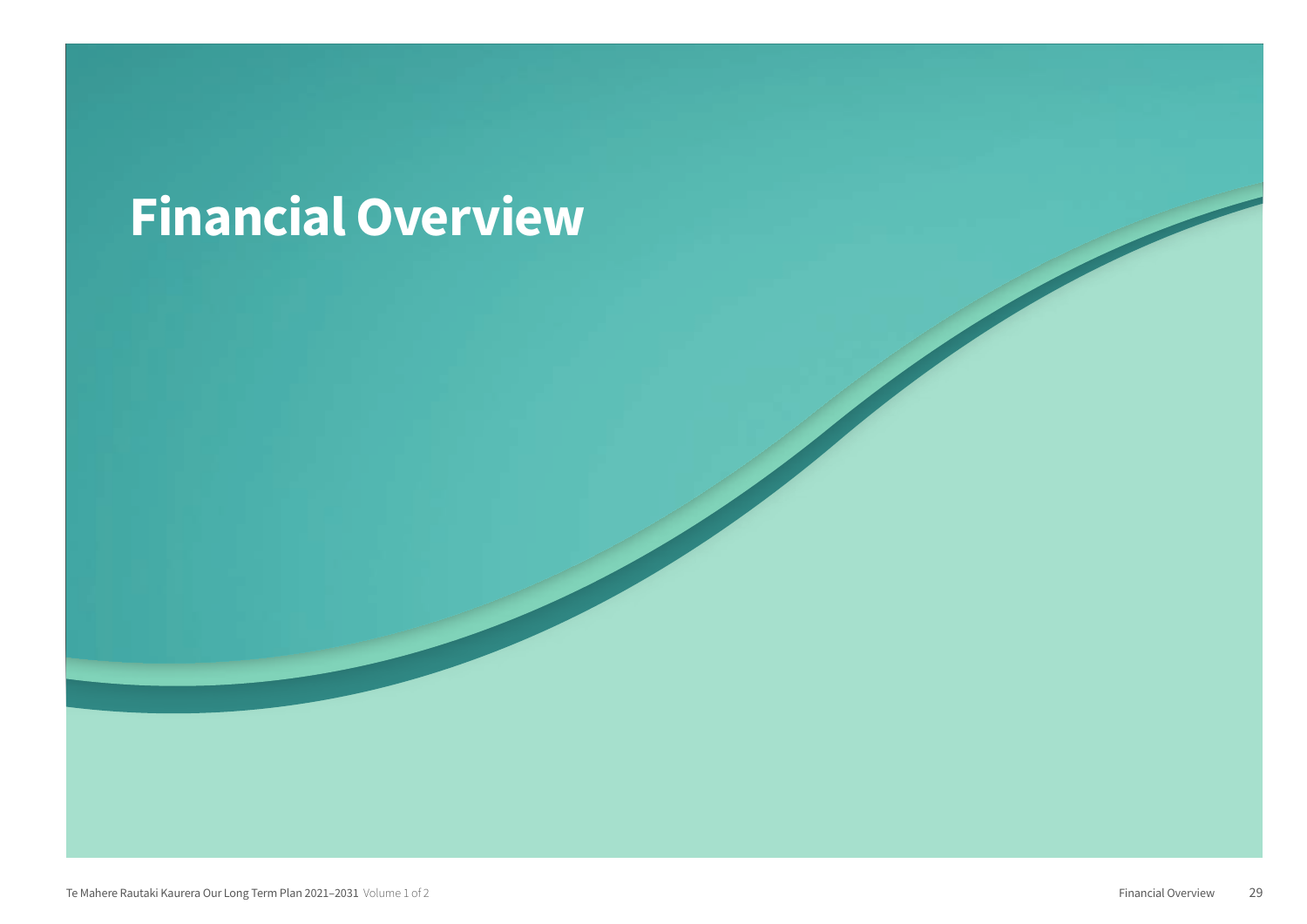## **Financial Overview**

This section provides an overview of financial information included in the Long Term Plan (LTP). The results flow from an extensive review of operating costs which commenced in January 2020, enabling savings to be made immediately post COVID-19 for the Annual Plan 2020/21 and also for this LTP. A significant review of capital expenditure was also undertaken, focussing on deliverability and affordability, but also taking into account the need to prevent further deterioration in our asset networks with resulting significantly higher future maintenance costs. We have had to limit the programme level and resultant borrowing in the first three years to preserve a prudent amount of debt headroom through the 2025/29 period, where the net debt ratio peaks, to ensure we retain appropriate borrowing capacity / financial resilience in case of another event.

For further high level funding information please read the Financial Strategy. The table below shows the total funding requirements for the Council for the ten years of the LTP. Key items or changes in the financial statements are mentioned below.

#### **Operating expenditure**

Significant items:

- A series of Councillor workshops held during A series of Councillor workshops held during 2020 identified cost savings for 2020/21 of \$25.6 million, which subsequently was reduced to \$18.7 million after considering submissions to the consultation document.
- Communities and Citizens expenditure increases through to 2023/24 due to the planned opening of the Metro Sports Facility, and the Hornby Library, Customer Services, South West Leisure Centre. The 2024/25 – 2026/27 years include the Canterbury Museum capital redevelopment grant of \$7.8 million annually (\$23.5 million total).
- Increased Christchurch NZ funding of \$5.5 million each year, making total base funding \$13.6 million per year. Previous Development Christchurch Limited funding of \$2 million each year has been redistributed to Christchurch NZ.
- Venues Ōtautahi Ltd (formally Vbase) annual capital grants for Christchurch Arena upgrade and renewals and Town Hall renewals - \$5.2 million (2021/22) and on average \$3 million p.a. thereafter.
- Arts Centre capital grant for restoration \$3.9 million (2021/22) and \$0.8 million (2022/23 and 2023/24).
- Venues Ōtautahi Ltd operational grant \$4.3 million from 2022 through to 2026, reducing to \$3.3 million annually thereafter.

• Increasing interest expense through to 2028/29 based on the new borrowing planned.

#### **Depreciation**

Depreciation expense is charged on a straight line basis on both operational and infrastructure assets. However, we do not rate for depreciation, we rate for the renewal and replacement of existing assets. The target figure is based on the long run average from the 30 year renewal programme in the Infrastructure Strategy and while we are rating below that currently, the position progressively improves through the LTP period. In 2021/22 we will rate for \$150.6 million of renewals and this reaches \$321.5 million by 2030/31.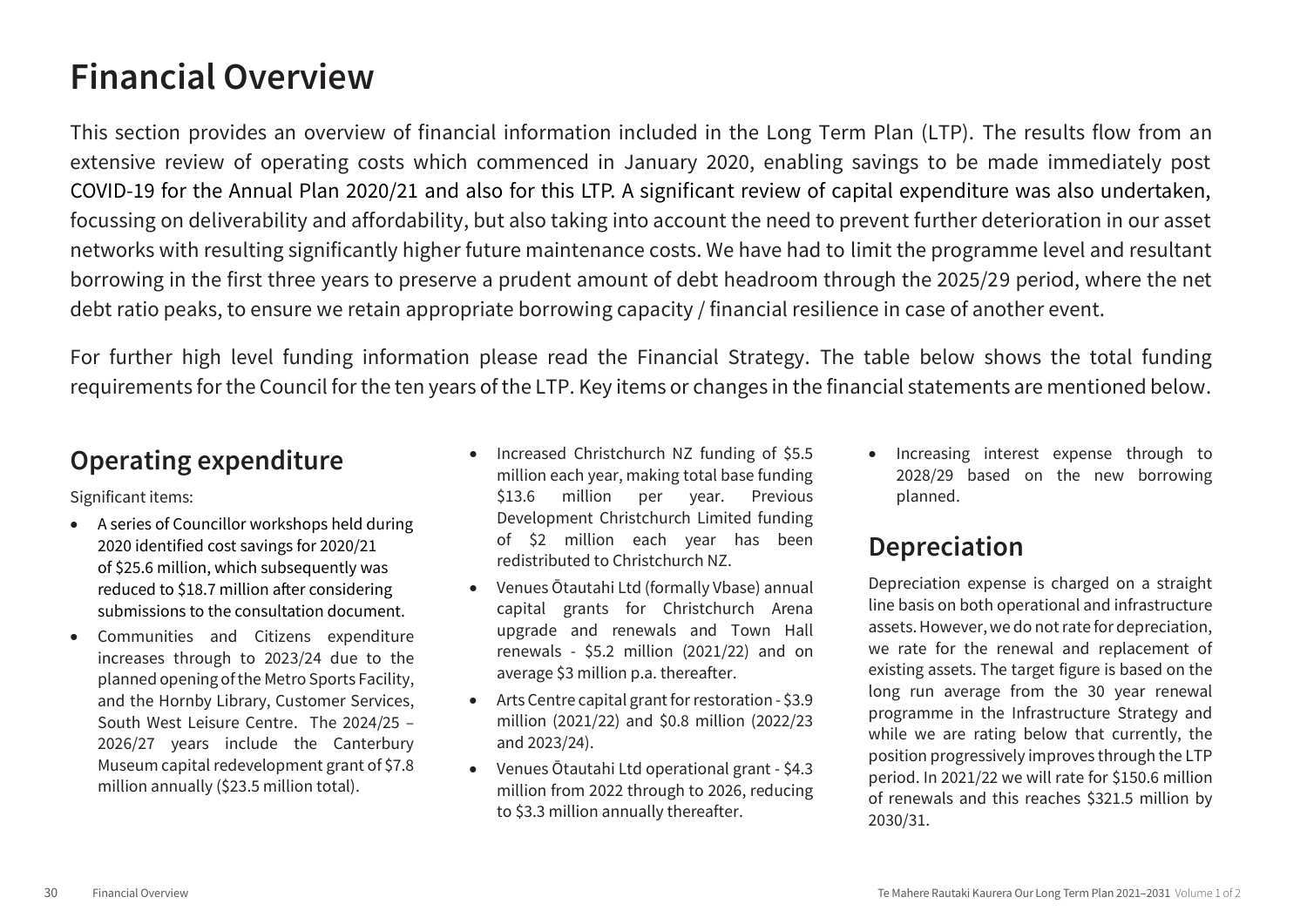#### **Revenue**

Property based rates are the primary source of revenue. A brief explanation of each source of revenue is included in the Funding Impact Statement.

Significant items:

- Communities and Citizens fees and charges revenue increases through to 2023/24 with the opening of Metro Sports and the Hornby Library, Customer Services, South West Leisure Centre.
- CCHL dividends are \$104 million lower compared to the 2018 LTP between the years 2022–2028, due to the impact of COVID-19. CCHL dividends increase over the LTP period from \$16.1 million in 2022 to \$64.2 million in 2031.
- Interest revenues increase through the LTP period from \$18.3 million in 2021/22 to \$25.3 million in 2030/31 due to forecast increasing interest rates.

#### **Rates**

The average rates increase to existing ratepayers for 2021/22 is 4.97%. Full details of rates, including the total rating requirement for general and targeted rates, and indicative rates for individual properties, are provided in the Funding Impact Statement.

## **Surplus, operating deficits, and sustainability**

This LTP shows accounting surpluses before revaluations in all years. Under accounting standards Council is required to show all revenue, including those that are capital related such as development contributions, NZ Transport Agency capital subsidies and some earthquake-related recoveries from central Government, as income for the year. After adjusting for these capital revenues and taking into account rating for renewals rather than depreciation, the Plan is based on a balanced funding budget, effectively ensuring operating costs are met from operating revenue across all years of the LTP.

(Note that the balanced budget benchmark shown in the Financial Prudence Benchmarks section is calculated on a slightly different basis and shows a small deficit in 2024/25. This is primarily due to Council's policy of rating for renewals rather than depreciation. The intention is to steadily increase the level of rating for renewals in line with the Financial Strategy. )

## **Capital programme expenditure**

The capital programme has been developed to ensure that the programme is both financially sustainable and aligned with Council's ability to deliver.

We plan to invest \$634 million in the capital programme in 2021/22 of which \$90 million relates to carry forwards of projects previously budgeted in 2020/21 that are yet to be delivered. We plan to invest a total of \$5.8 billion over the 10 year LTP period which is \$1.4 billion higher than the previous LTP. While \$0.2 billion relates to the inclusion of the Crown's funding share of the Canterbury Multi-use Arena, the balance has a focus on infrastructure renewals.

Capital spend is higher in the first three years of the LTP due to the expenditure for the new Metro Sports Facility and the Canterbury Multi-use Arena.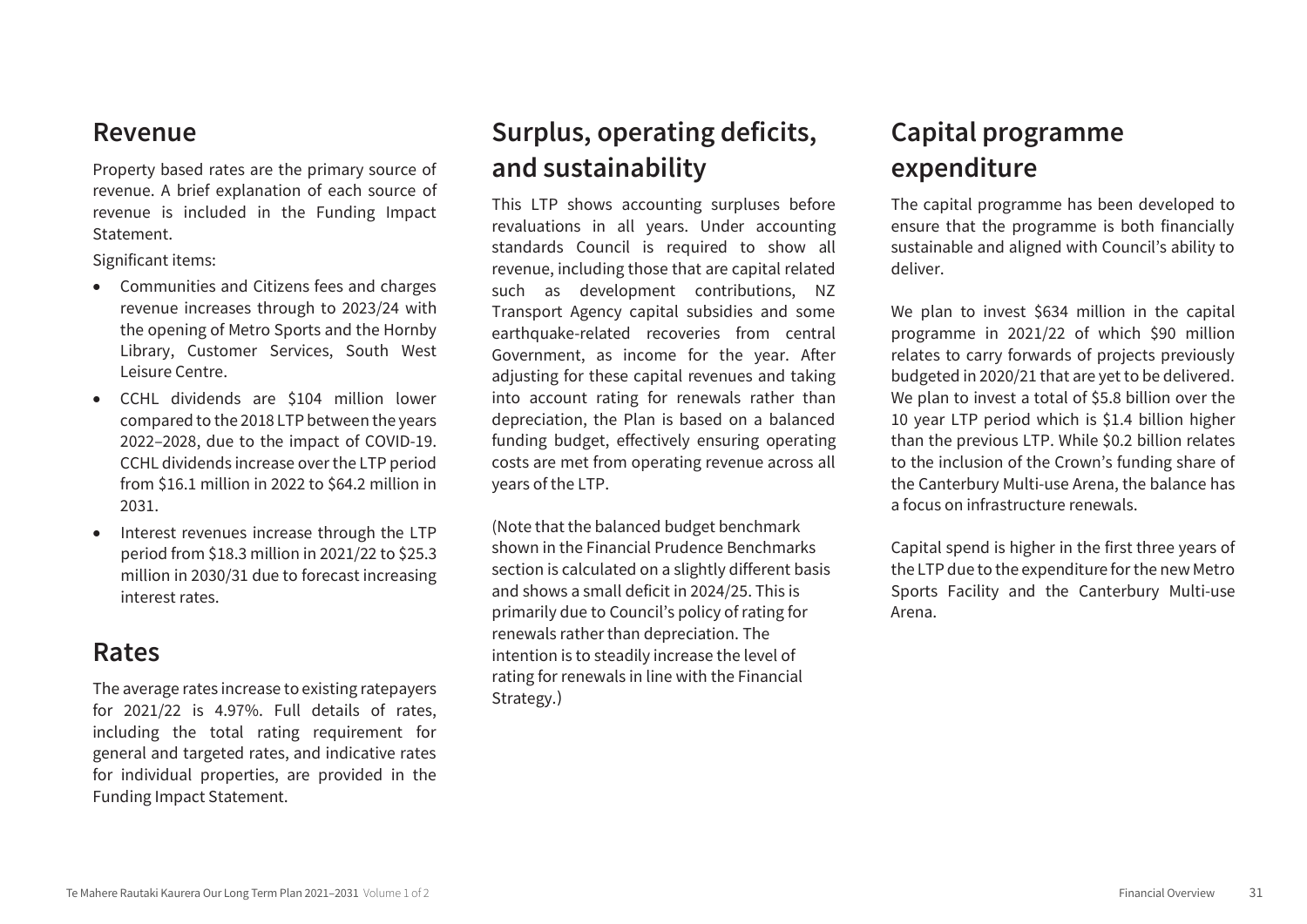### **Capital programme funding**

The capital programme is funded by Crown recoveries, subsidies and grants for capital expenditure, development contributions, the proceeds of asset sales and debt. Included in the LTP are Crown revenues of \$286.9 million, comprised of Canterbury Multi Use Arena contributions of \$55.9 million in 2021/22 and \$141.8 million in 2022/23, Shovel Ready revenues (\$73 million spread from 2021/22 – 2024/25), and Water Reform revenues (\$16.1 million in 2021/22).

#### **Borrowing**

Short term COVID-19 borrowing (repaid over 5 years) in 2021/22 has reduced from \$21.15 million as indicated in the 2021 Annual Plan to \$7.25 million in this LTP. This is a result of identifying \$6.5 million of surplus property which is planned to be sold, and applying additional rates smoothing to reduce short term borrowing (\$7.4 million).

Total short term COVID-19 related borrowing is now forecast to be \$33.1 million rather than \$86.1 million as indicated when the 2021 Annual Plan was resolved. The reduction is due to the items above, together with additional dividend from CCHL (\$15.2 million), lower interest expense (\$3.1 million) in 2020/21 than planned, and an improved operational forecast result for 2020/21 (\$17.9m). The 2019/20 operational deficit was also \$2.8 million lower than originally forecast.

The LTP includes \$346.6 million of further borrowing in 2021/22. After rating for repayment of existing debt, new borrowing and borrowing for on-lending to Ōtautahi Community Housing Trust, there is a net debt change of \$317.3 million. \$90 million of this relates to previously budgeted capital works being carried forward.

Gross debt is forecast to increase by \$1.5 billion over the period of the LTP to \$3.6 billion.

## **Financial risk management strategy**

The Council has five financial ratios which form a key part of its financial risk management strategy, four of which are also limits for Council's borrowing from the Local Government Funding Agency. These define the limits within which the Council must maintain its balance sheet and borrowing ratios. The Council anticipates staying well within these five financial ratio limits throughout the LTP period. In addition there are a further seven ratios required under the Local Government (Financial Reporting and Prudence ) Regulations 2014 (two are Annual Report only ratios) which determine the financial prudence of Council's budgets. Two of these benchmarks have minor breaches. The balanced budget benchmark (100%) is not met in 2024/25 (99.3%). This unbalanced budget is considered financially prudent given it is for one year only. The debt servicing benchmark (under 10%) is not met between the 2026/27 – 2028/29 years (10.1% - 10.3%). There is no concern around Council's ability to service the debt. Forecast results against the benchmarks and key ratios are included within the Financial Prudence Benchmarks section of this document.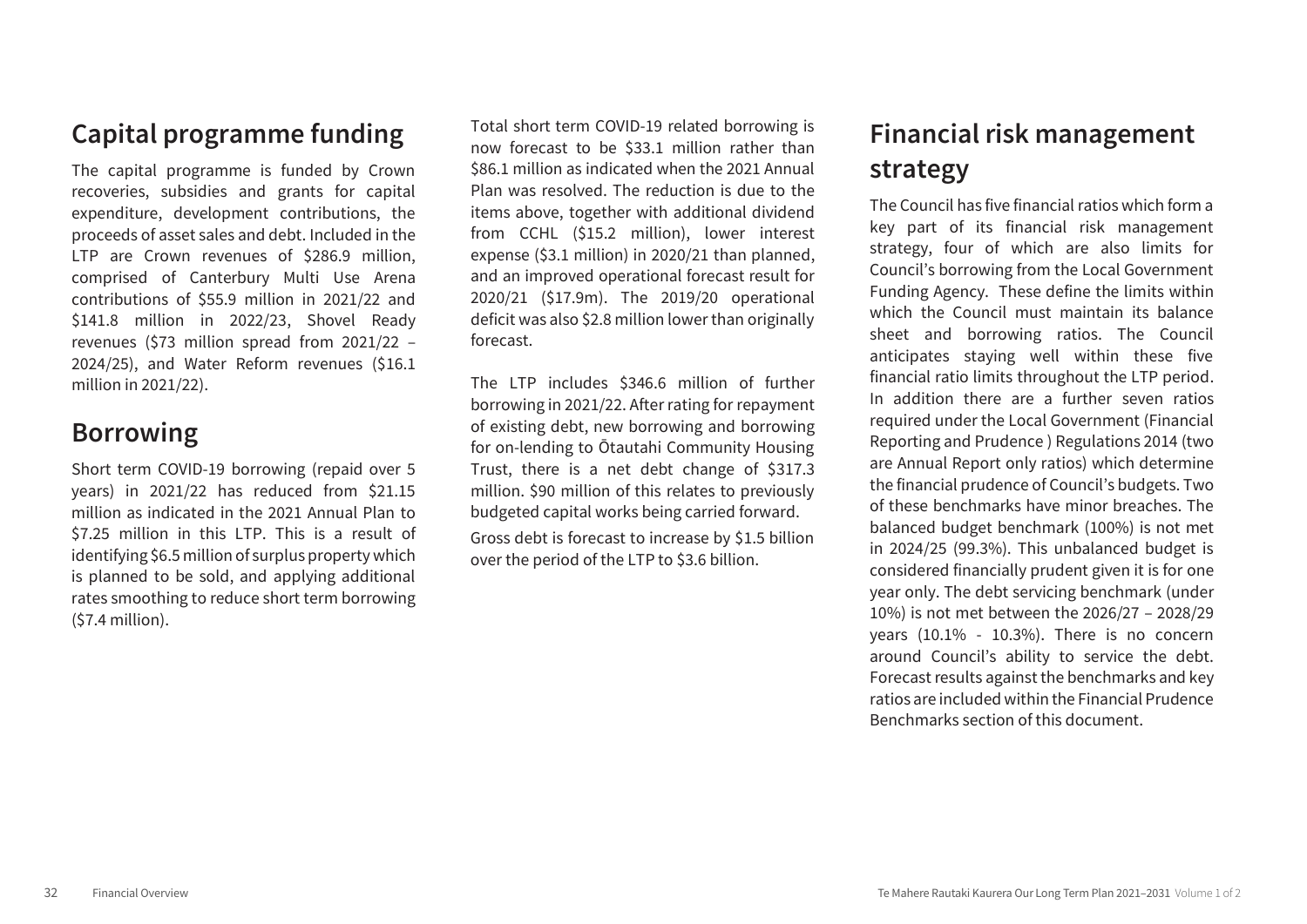| Plan<br>2020/21 | <b>Financial Overview</b>                             |                | Plan<br>2021/22 | 2022/23   | 2023/24   | 2024/25   | 2025/26   | 2026/27   | 2027/28   | 2028/29   | 2029/30   | 2030/31   |
|-----------------|-------------------------------------------------------|----------------|-----------------|-----------|-----------|-----------|-----------|-----------|-----------|-----------|-----------|-----------|
|                 |                                                       | \$000          |                 |           |           |           |           |           |           |           |           |           |
|                 | <b>Funding Summary</b>                                |                |                 |           |           |           |           |           |           |           |           |           |
| 493,336         | Operating expenditure                                 |                | 500,451         | 514,816   | 536,800   | 568,371   | 570,745   | 584,300   | 589,743   | 608,863   | 622,426   | 637,989   |
| 507,090         | Capital programme                                     | $\overline{2}$ | 633,974         | 687,802   | 676,059   | 538,769   | 525,514   | 538,076   | 574,150   | 517,872   | 539,210   | 555,460   |
| 88,635          | Interest expense                                      | 3              | 85,429          | 85,011    | 89,765    | 95,234    | 100,984   | 110,131   | 115,546   | 120,859   | 119,206   | 119,138   |
| 50,629          | Debt repayment                                        |                | 54,249          | 65,783    | 86,709    | 99,631    | 95,616    | 104,951   | 111,190   | 119,359   | 125,784   | 132,282   |
|                 | Movements in reserves                                 | 6              | 1,657           | 1,038     | 3,037     |           | 2,918     | 3,058     | 1,947     | 3,531     | 2,919     | 3,010     |
| 1,139,690       | <b>Total expenditure</b>                              |                | 1,275,760       | 1,354,450 | 1,392,370 | 1,302,005 | 1,295,777 | 1,340,516 | 1,392,576 | 1,370,484 | 1,409,545 | 1,447,879 |
|                 |                                                       |                |                 |           |           |           |           |           |           |           |           |           |
|                 | funded by:                                            |                |                 |           |           |           |           |           |           |           |           |           |
| 127,999         | Fees, charges and operational subsidies               | 4              | 144,733         | 150,271   | 158,093   | 162,716   | 167,437   | 171,546   | 175,804   | 180,526   | 185,010   | 189,707   |
| 47,567          | Dividends and interest received                       |                | 38,260          | 52,510    | 72,162    | 78,766    | 74,941    | 77,400    | 80,026    | 84,832    | 87,973    | 92,026    |
| 4,994           | Asset sales                                           | 5              | 6,996           | 6,134     | 520       | 533       | 546       | 560       | 576       | 592       | 609       | 625       |
| 21,874          | Development contributions                             |                | 24,276          | 24,115    | 23,112    | 23,013    | 23,565    | 24,131    | 24,734    | 25,402    | 26,088    | 26,766    |
| 43,579          | Capital contributions, grants and subsidies           |                | 120,167         | 197,948   | 56,289    | 37,185    | 37,383    | 41,858    | 41,047    | 29,061    | 30,478    | 31,503    |
| 142,618         | Movements in reserves                                 | 6              |                 |           |           | 6,667     |           |           |           |           |           |           |
| 1,569           | Working Capital reduction                             |                |                 |           |           |           |           |           |           |           |           |           |
| 390,200         | <b>Total funding available</b>                        |                | 334,432         | 430,978   | 310,176   | 308,880   | 303,872   | 315,495   | 322,187   | 320,413   | 330,158   | 340,627   |
| 749,490         | <b>Balance required</b>                               |                | 941,328         | 923,472   | 1,082,194 | 993,125   | 991,905   | 1,025,021 | 1,070,389 | 1,050,071 | 1,079,387 | 1,107,252 |
| 192,265         | Borrowing                                             |                | 346,586         | 292,385   | 411.981   | 281,762   | 236,279   | 225,565   | 235,765   | 175,086   | 177,435   | 170,114   |
| 557,225         | <b>Rates</b>                                          | 8              | 594,742         | 631,087   | 670,213   | 711,363   | 755,626   | 799,456   | 834,624   | 874,985   | 901,952   | 937,138   |
| 550.831         | Rates to be levied on 1 July                          |                | 588,027         | 622,189   | 661,120   | 702,060   | 746,100   | 789,701   | 824,626   | 864,716   | 891,406   | 926,318   |
|                 | 5.75% Nominal rates increase on 1 July                |                | 6.75%           | 5.81%     | 6.26%     | 6.19%     | 6.27%     | 5.84%     | 4.42%     | 4.86%     | 3.09%     | 3.92%     |
|                 | 3.80% Percentage rate increase to existing ratepayers |                | 4.97%           | 4.97%     | 5.42%     | 5.37%     | 5.45%     | 5.03%     | 3.62%     | 4.06%     | 2.31%     | 3.13%     |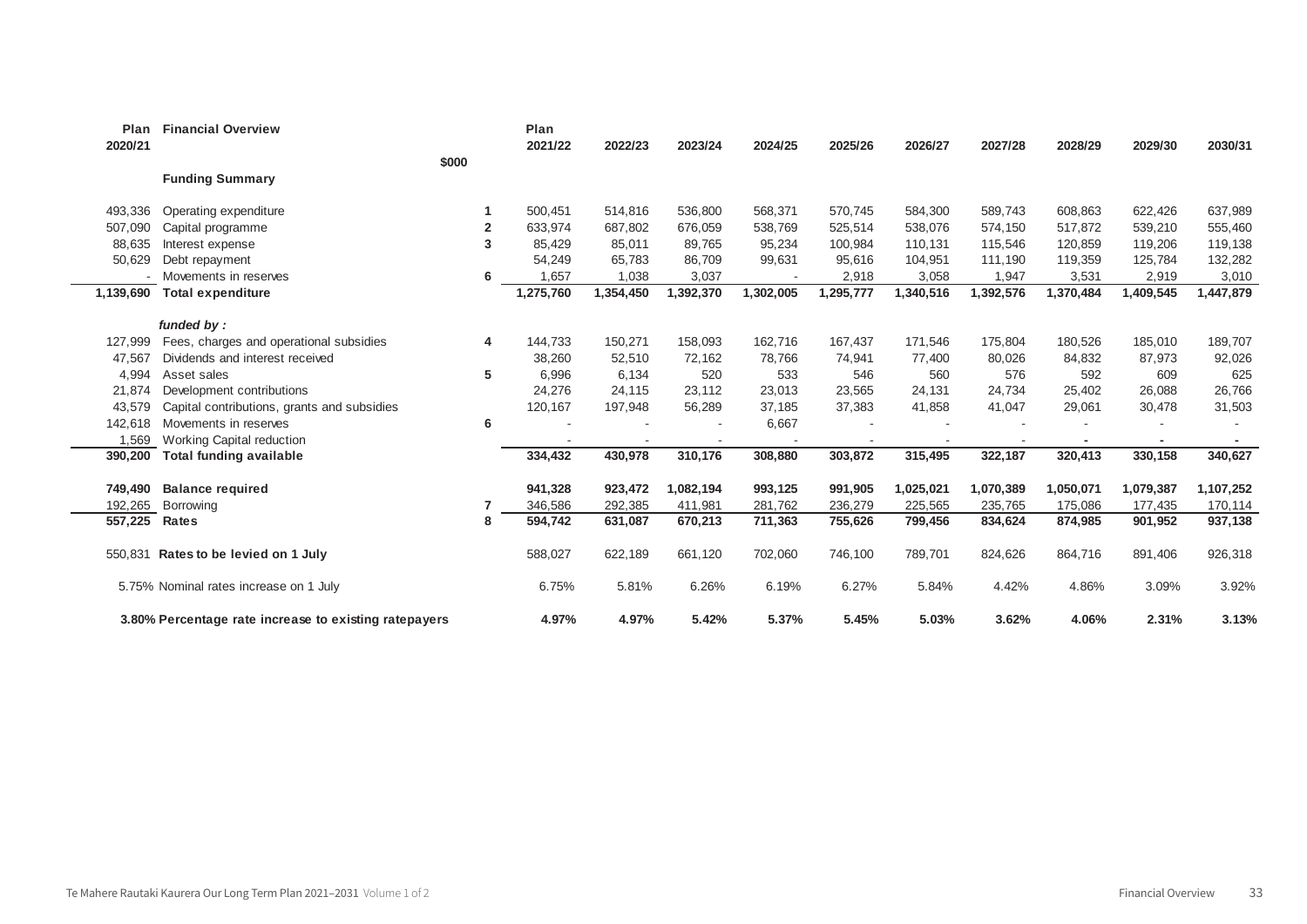#### **Notes to Financial Overview**

|         | Plan Note 1                                   | Plan    |         |         |         |           |           |           |           |           |           |
|---------|-----------------------------------------------|---------|---------|---------|---------|-----------|-----------|-----------|-----------|-----------|-----------|
| 2020/21 | <b>Operating Expenditure</b>                  | 2021/22 | 2022/23 | 2023/24 | 2024/25 | 2025/26   | 2026/27   | 2027/28   | 2028/29   | 2029/30   | 2030/31   |
|         | \$000                                         |         |         |         |         |           |           |           |           |           |           |
| 142,907 | Communities & Citizens                        | 148,346 | 167,413 | 175,568 | 191,734 | 194,992   | 199,248   | 195,492   | 200,834   | 205,635   | 211,214   |
| 13,144  | Economic Development                          | 15,812  | 17,038  | 17,047  | 17,040  | 17,120    | 17,108    | 17,105    | 17,196    | 17,156    | 17,173    |
| 2,616   | Flood Protection & Control Works              | 4,216   | 4,676   | 5,152   | 5,633   | 6,203     | 6,723     | 7,217     | 7,760     | 8,323     | 8,831     |
| 17,905  | Governance                                    | 16,667  | 18,413  | 18,341  | 17,605  | 19,585    | 19,450    | 19,163    | 21,016    | 20,974    | 20,639    |
| 21,668  | Housing                                       | 15,488  | 16,108  | 16,660  | 17,169  | 17,758    | 18,283    | 18,914    | 19,614    | 20,251    | 20,949    |
| 71,454  | Parks, Heritage and Coastal Environment       | 74,019  | 75,688  | 79,444  | 80,463  | 83,922    | 87,970    | 89,919    | 92,317    | 94,670    | 98,537    |
| 41,697  | Regulatory & Compliance                       | 42,996  | 45,482  | 47,877  | 49,204  | 50,438    | 51,893    | 53,012    | 54,595    | 55,732    | 57,232    |
| 56,505  | Solid Waste & Resource Recovery               | 57,608  | 60,015  | 62,726  | 63,723  | 65,818    | 67,376    | 69,511    | 71,200    | 72,372    | 74,388    |
| 42,957  | Stormwater Drainage                           | 43,458  | 45,307  | 46,975  | 48,895  | 51,019    | 53,563    | 56,161    | 58,988    | 61,461    | 64,219    |
| 23,262  | <b>Strategic Planning &amp; Policy</b>        | 28,557  | 25,561  | 26,312  | 35,958  | 26,296    | 27,016    | 27,688    | 28,424    | 29,101    | 29,817    |
| 145,963 | Transport                                     | 148,910 | 155,699 | 163,607 | 173,365 | 181,758   | 191,299   | 200,032   | 212,177   | 217,572   | 222,805   |
| 113,995 | Wastewater                                    | 119,267 | 121,622 | 125,999 | 131,762 | 135,784   | 140,810   | 147,560   | 154,399   | 159,664   | 164,455   |
| 75,475  | <b>Water Supply</b>                           | 78,295  | 81,813  | 85,837  | 90,301  | 94,014    | 96,356    | 100,926   | 105,163   | 109,595   | 109,822   |
| 82,959  | Corporate                                     | 76,760  | 67,030  | 71,896  | 74,360  | 74,055    | 77,208    | 77,922    | 78,578    | 75,505    | 73,525    |
|         | 852,507 Total group of activity expenditure   | 870,399 | 901,865 | 943,441 | 997,212 | 1,018,762 | 1,054,303 | 1,080,622 | 1,122,261 | 1,148,011 | 1,173,606 |
| 270,536 | Less depreciation (non cash)                  | 284,519 | 302,038 | 316,876 | 333,607 | 347,033   | 359,872   | 375,333   | 392,539   | 406,379   | 416,479   |
|         | 88,635 Less interest expense shown separately | 85,429  | 85,011  | 89,765  | 95,234  | 100,984   | 110,131   | 115,546   | 120,859   | 119,206   | 119,138   |
|         | 493,336 Operating expenditure                 | 500,451 | 514,816 | 536,800 | 568,371 | 570,745   | 584,300   | 589,743   | 608,863   | 622,426   | 637,989   |
|         | Plan Note 2                                   | Plan    |         |         |         |           |           |           |           |           |           |
| 2020/21 | <b>Capital Programme</b>                      | 2021/22 | 2022/23 | 2023/24 | 2024/25 | 2025/26   | 2026/27   | 2027/28   | 2028/29   | 2029/30   | 2030/31   |
|         | \$000                                         |         |         |         |         |           |           |           |           |           |           |
|         | 111,945 Communities & Citizens                | 72,258  | 44,593  | 27,145  | 31,605  | 32,231    | 31,265    | 29,047    | 29,774    | 34,100    | 34,558    |
|         | Economic Development                          |         |         |         |         |           |           |           |           |           |           |
| 24,376  | Flood Protection & Control Works              | 43,887  | 38,987  | 30,941  | 45,312  | 50,755    | 43,809    | 42,836    | 46,334    | 44,662    | 48,484    |
|         | - Governance                                  |         |         |         |         |           |           |           |           |           |           |
| 11,527  | Housing                                       | 5,890   | 5,960   | 4,995   | 5,076   | 5,278     | 6,629     | 6,903     | 6,118     | 7,253     | 7,532     |
| 26,996  | Parks, Heritage and Coastal Environment       | 31,326  | 50,910  | 62,009  | 63,903  | 63,471    | 63,993    | 95,083    | 66,821    | 72,519    | 74,598    |
| 3       | Regulatory & Compliance                       | 207     | 134     | 22      | 160     | 72        | 40        | 63        | 54        | 46        |           |
| 2,966   | Solid Waste & Resource Recovery               | 20,027  | 10,997  | 3,783   | 2,137   | 3,254     | 4,618     | 4,787     | 3,042     | 2,740     | 3,068     |
| 21,861  | Stormwater Drainage                           | 20,972  | 23,503  | 27,218  | 29,615  | 27,141    | 26,712    | 29,869    | 30,364    | 29,961    | 31,461    |
| 904     | <b>Strategic Planning &amp; Policy</b>        | 900     | 921     | 943     | 966     | 990       | 1,017     | 1,044     | 1,073     | 1,104     | 1,134     |
| 102,330 | Transport                                     | 135,995 | 144,137 | 138,232 | 145,336 | 143,084   | 140,394   | 158,306   | 131,628   | 153,384   | 157,274   |
| 55,755  | Wastewater                                    | 56,753  | 69,111  | 72,483  | 84,011  | 93,448    | 103,714   | 90,846    | 81,824    | 72,537    | 73,171    |
| 35,462  | <b>Water Supply</b>                           | 64,843  | 68,919  | 85,335  | 81,393  | 82,243    | 87,723    | 89,520    | 91,874    | 90,984    | 94,425    |
| 112,965 | Corporate                                     | 180,916 | 229,630 | 222,953 | 49,255  | 23,547    | 28,162    | 25,846    | 28,966    | 29,920    | 29,755    |
|         | 507,090 Total capital programme               | 633.974 | 687,802 | 676,059 | 538,769 | 525,514   | 538.076   | 574,150   | 517,872   | 539,210   | 555,460   |

Further detail on the capital projects included under each group of activities above can be found in the Capital Programme schedule of the LTP.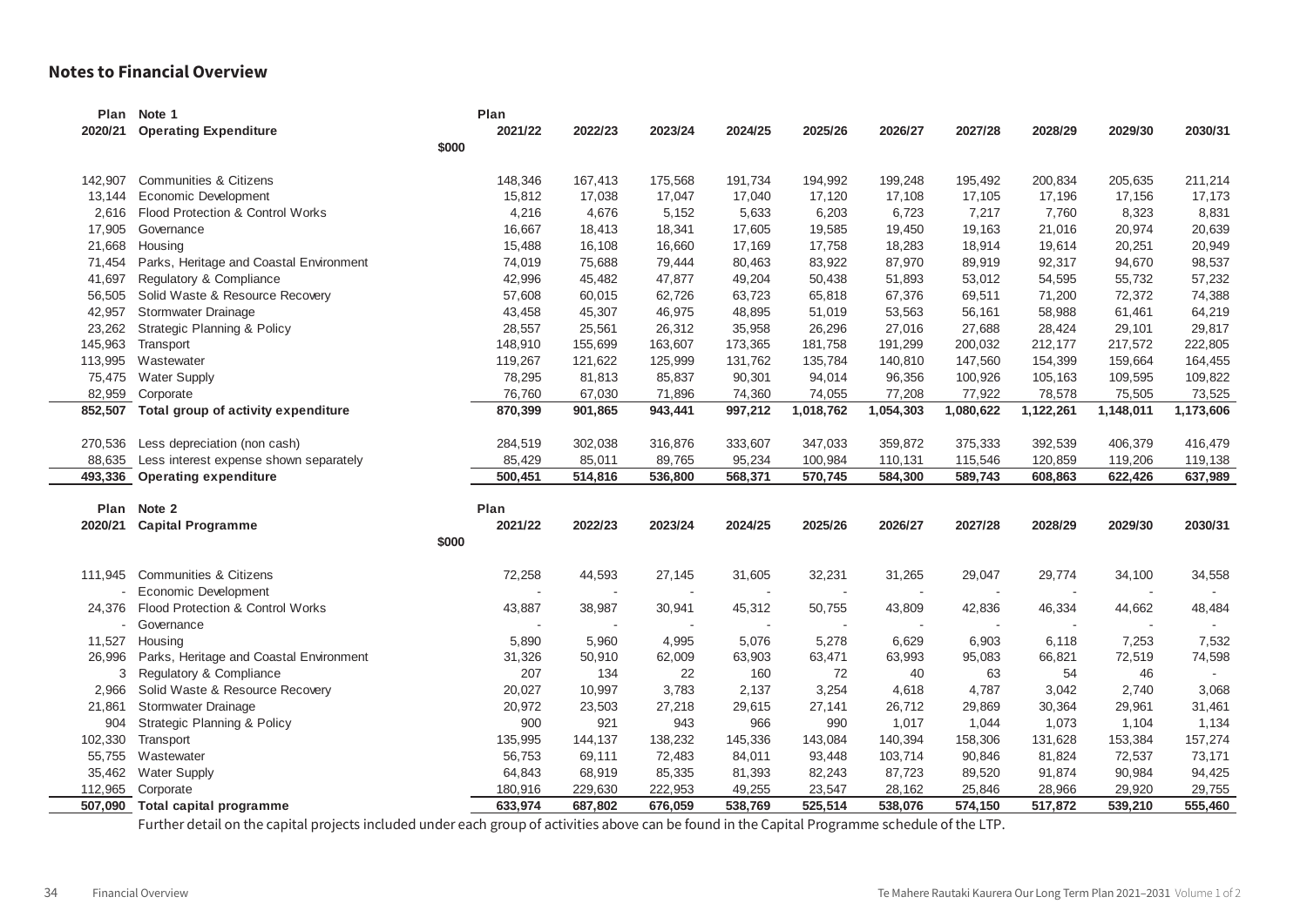| Plan    | Note 3                                   |       | Plan    |         |         |         |         |         |         |         |         |         |
|---------|------------------------------------------|-------|---------|---------|---------|---------|---------|---------|---------|---------|---------|---------|
| 2020/21 | <b>Interest Expense</b>                  |       | 2021/22 | 2022/23 | 2023/24 | 2024/25 | 2025/26 | 2026/27 | 2027/28 | 2028/29 | 2029/30 | 2030/31 |
|         |                                          | \$000 |         |         |         |         |         |         |         |         |         |         |
|         | 56,389 General Borrowing                 |       | 54,639  | 56,804  | 62.325  | 69,014  | 74.205  | 82.508  | 87,323  | 91.743  | 91,367  | 91,949  |
|         | 14,858 Equity investments                |       | 14,926  | 14,381  | 13,124  | 12,341  | 11,489  | 11,140  | 10,910  | 10,353  | 9,730   | 9,140   |
|         | 17,223 Advances to Council organisations |       | 15,151  | 12,522  | 13,012  | 12,575  | 14,054  | 15,247  | 16,270  | 17.720  | 17,180  | 17,120  |
|         | 165 Advances to housing trust            |       | 713     | 1,304   | 304، ا  | 1,304   | .236    | ,236    | 1,043   | 1,043   | 929     | 929     |
| 88,635  |                                          |       | 85.429  | 85.011  | 89,765  | 95,234  | 100.984 | 110.131 | 115.546 | 120.859 | 119.206 | 119,138 |

General borrowing includes interest on the \$33.1 million of short term borrowing to cover the loss of revenues due to COVID-19. This is to be repaid over 5 years with the final repayment in 2026/27.

| Plan    | Note 4                                         |       | Plan    |         |         |         |         |         |         |         |         |         |
|---------|------------------------------------------------|-------|---------|---------|---------|---------|---------|---------|---------|---------|---------|---------|
| 2020/21 | <b>Fees, Charges and Operational Subsidies</b> |       | 2021/22 | 2022/23 | 2023/24 | 2024/25 | 2025/26 | 2026/27 | 2027/28 | 2028/29 | 2029/30 | 2030/31 |
|         |                                                | \$000 |         |         |         |         |         |         |         |         |         |         |
| 17.684  | Communities & Citizens                         |       | 21,622  | 25,849  | 28,854  | 29,642  | 30,750  | 31,668  | 32,645  | 33,368  | 34,267  | 35,154  |
| 136     | Economic Development                           |       | 137     | 140     | 143     | 146     | 150     | 154     | 157     | 162     | 166     | 170     |
| 34      | Flood Protection & Control Works               |       | 35      | 35      | 36      | 37      | 38      | 39      | 40      | 41      | 42      | 43      |
| 44      | Governance                                     |       | 45      | 302     | 47      | 48      | 323     | 50      | 51      | 348     | 54      | 56      |
| 15,381  | Housing                                        |       | 15,798  | 16,429  | 17,124  | 17,811  | 18,556  | 19,276  | 19,980  | 20,694  | 21,377  | 21,985  |
| 3,685   | Parks, Heritage and Coastal Environment        |       | 4,264   | 4,358   | 4,427   | 4,507   | 4,616   | 4,726   | 4,843   | 4,975   | 5,109   | 5,241   |
| 33,309  | Regulatory & Compliance                        |       | 34,881  | 37,668  | 40,048  | 40,925  | 41,866  | 42,829  | 43,857  | 44,995  | 46,164  | 47,321  |
| 9,577   | Solid Waste & Resource Recovery                |       | 10,885  | 12,276  | 11,848  | 12,653  | 12,826  | 13,003  | 13,191  | 13,400  | 13,614  | 13,826  |
|         | Stormwater Drainage                            |       | 115     | 220     | 224     | 230     | 235     | 241     | 247     | 253     | 260     | 267     |
| 888     | <b>Strategic Planning &amp; Policy</b>         |       | 707     | 722     | 738     | 755     | 773     | 791     | 811     | 833     | 855     | 878     |
| 36,500  | Transport                                      |       | 38,151  | 38,175  | 39,539  | 40,632  | 41,789  | 43,069  | 44,080  | 45,299  | 46,624  | 47,973  |
| 5,504   | Wastewater                                     |       | 7,680   | 6,718   | 6,866   | 7,023   | 7,192   | 7,365   | 7,549   | 7,753   | 7,962   | 8,169   |
| 656     | Water Supply                                   |       | 1,825   | 684     | 699     | 715     | 732     | 749     | 769     | 789     | 811     | 831     |
| 5,318   | Corporate                                      |       | 9,324   | 7,431   | 7,929   | 7,592   | 7,591   | 7,586   | 7,584   | 7,616   | 7,705   | 7,793   |
| 128,733 | Total group of activity operating revenue      |       | 145,469 | 151,007 | 158,522 | 162,716 | 167,437 | 171,546 | 175,804 | 180,526 | 185,010 | 189,707 |
| 734     | Less non cash revenue                          |       | 736     | 736     | 429     |         |         |         |         |         |         |         |
| 127,999 | Fees, charges and operational subsidies        |       | 144,733 | 150,271 | 158,093 | 162,716 | 167,437 | 171,546 | 175,804 | 180,526 | 185,010 | 189,707 |

Citizens & Communities revenue increases in 2022/23 due to a full years operation of Linwood Pool and the opening of the new Metro Sports and South West Leisure facilities. Solid Waste & Resource Recovery includes a planned extension to the operation of the Burwood Resource Recovery Park for the 2021/22 and 2022/23 years.

Stormwater Drainage revenues reflect future changes in the Stormwater Bylaw for which the charging of fees will commence during 2021/22.

Wastewater revenues includes \$1.1 million of Water Reform Crown contributions in 2021/22.

Water Supply revenues includes \$1.2 million of Water Reform Crown contributions in 2021/22.

Corporate Revenues in 2021/22 includes \$1.9 million of Asset Management (internal service) Water Reform Crown contributions.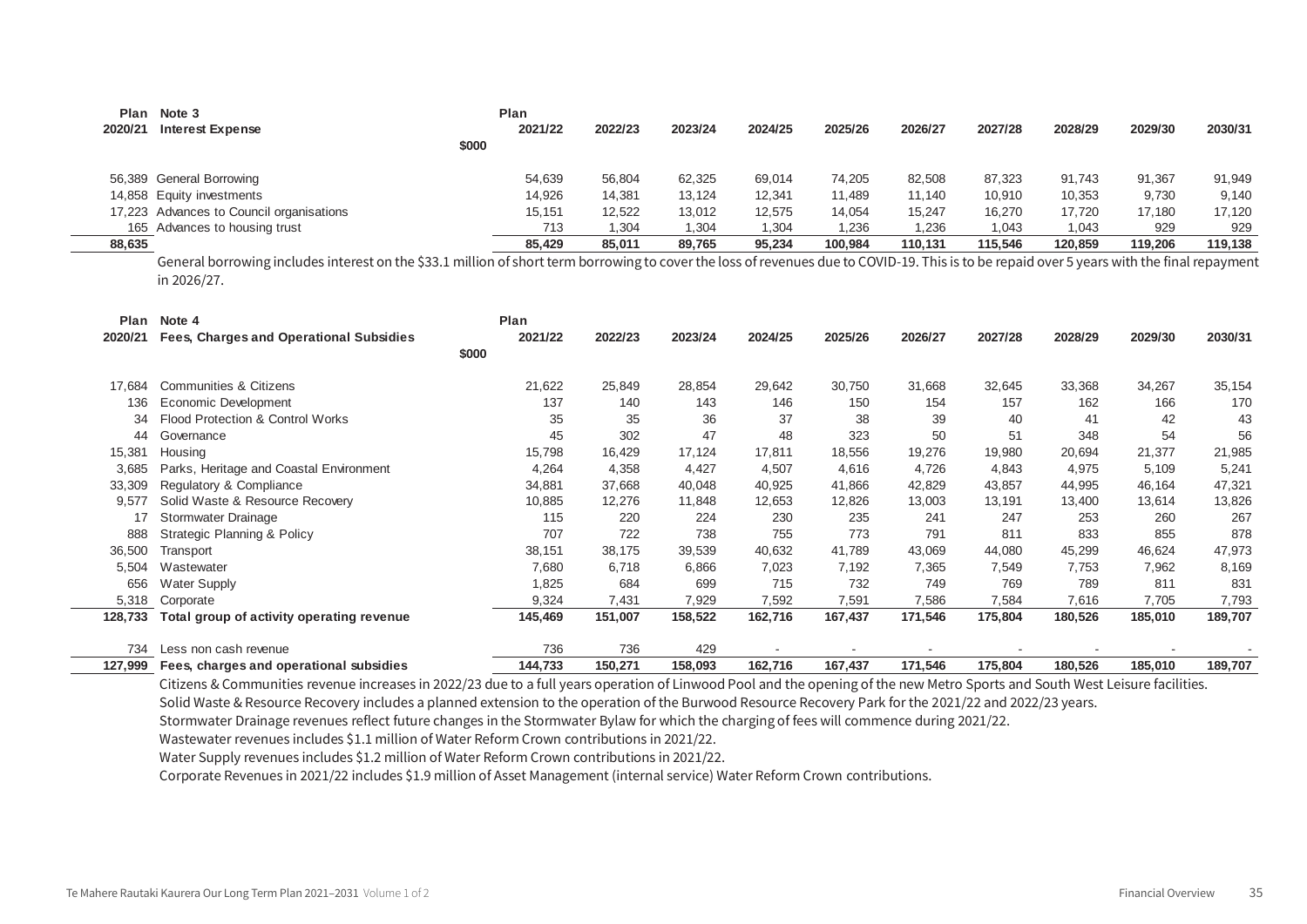| Plan    | Note 5                         | Plan    |         |         |         |                          |         |         |                          |         |                          |
|---------|--------------------------------|---------|---------|---------|---------|--------------------------|---------|---------|--------------------------|---------|--------------------------|
| 2020/21 | <b>Asset Sales</b>             | 2021/22 | 2022/23 | 2023/24 | 2024/25 | 2025/26                  | 2026/27 | 2027/28 | 2028/29                  | 2029/30 | 2030/31                  |
|         |                                | \$000   |         |         |         |                          |         |         |                          |         |                          |
|         | 4,509 Surplus property sales   | 6,500   | 5,626   |         | . .     | $\overline{\phantom{a}}$ |         | . .     | $\overline{\phantom{a}}$ |         | $\overline{\phantom{0}}$ |
|         | 485 Surplus roading land sales | 496     | 508     | 520     | 533     | 546                      | 560     | 576     | 592                      | 609     | 625                      |
| 4,994   |                                | 6,996   | 6,134   | 520     | 533     | 546                      | 560     | 576     | 592                      | 609     | 625                      |

Council has identified surplus property that is planned to be sold in 2021/22 and 2022/23. The sale proceeds will be used to reduce short term borrowing for COVID-19 related debt.

| Plan    | Note 6                                                  |       | Plan      |                          |            |           |            |            |           |            |            |            |
|---------|---------------------------------------------------------|-------|-----------|--------------------------|------------|-----------|------------|------------|-----------|------------|------------|------------|
| 2020/21 | <b>Movements in reserves</b>                            |       | 2021/22   | 2022/23                  | 2023/24    | 2024/25   | 2025/26    | 2026/27    | 2027/28   | 2028/29    | 2029/30    | 2030/31    |
|         |                                                         | \$000 |           |                          |            |           |            |            |           |            |            |            |
|         | (3,472) Interest credited to special funds and reserves |       | (3,209)   | (3,362)                  | (3,518)    | (3,632)   | (3, 542)   | (3,679)    | (3,782)   | (4,027)    | (4, 390)   | (4, 465)   |
|         | (88,917) Deposits                                       |       | (95, 696) | (107, 102)               | (118, 163) | (131,908) | (136, 846) | (147, 074) | (153,776) | (161, 854) | (169, 156) | (176, 453) |
| 235,007 | Withdrawals                                             |       | 97,248    | 109.426                  | 118.644    | 142,207   | 137.470    | 147,695    | 155,611   | 162.350    | 170,627    | 177,908    |
| 142,618 |                                                         |       | (1,657)   | (1,038)                  | (3,037)    | 6,667     | (2,918)    | (3,058)    | (1,947)   | (3,531)    | (2,919)    | (3,010)    |
|         | .                                                       | .     |           | $\cdot$ $ \cdot$ $\cdot$ |            |           |            |            |           |            |            |            |

Movements by individual Reserve can be found in the Reserves and Trust Funds section of the LTP.